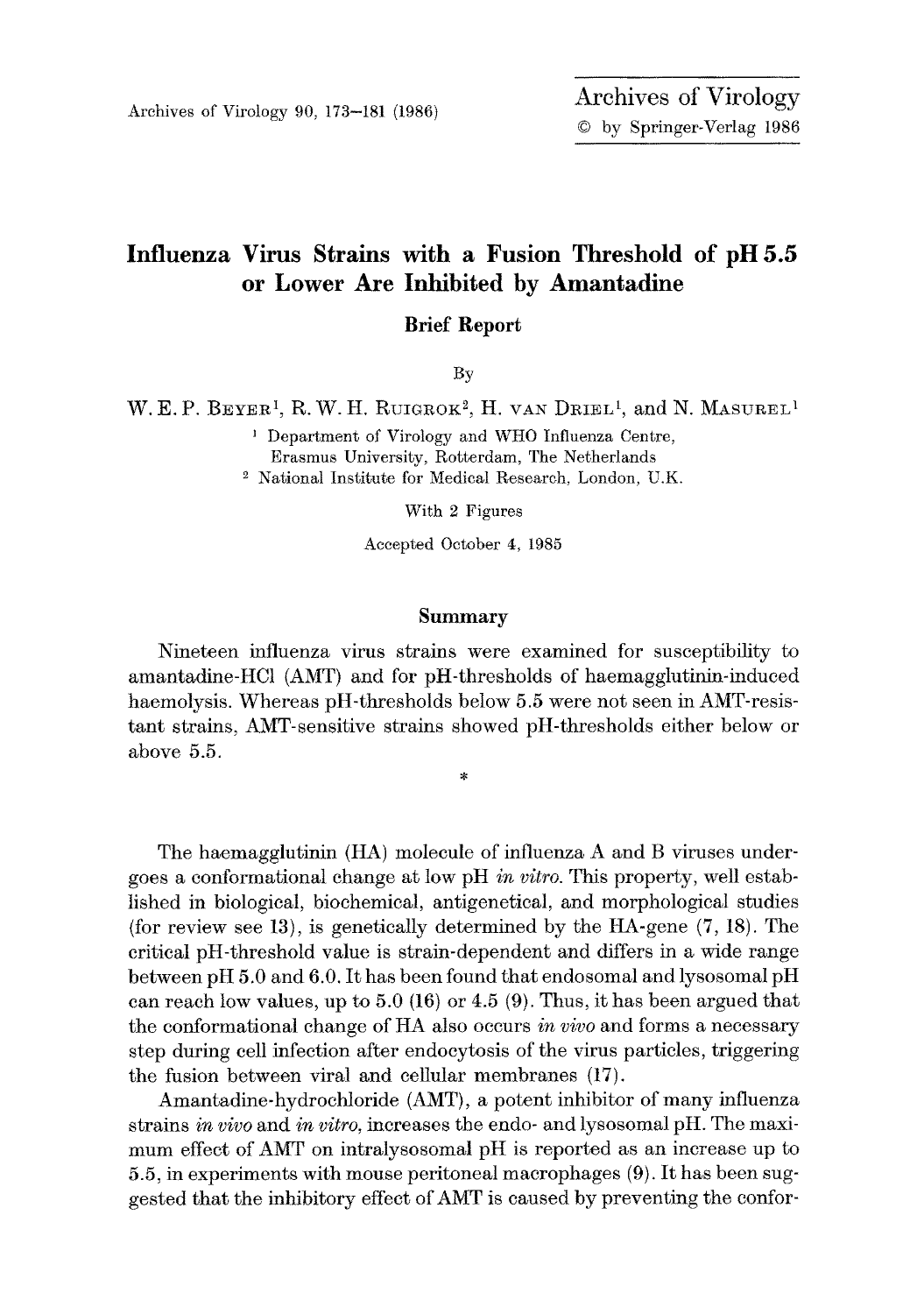mational change of HA and, consequently, the membrane thsion of those influenza virus strains which require a low pH. Thus, sensitivity and resistance to amantadine could be expected to be determined by the HA-gene. In contrast, several authors have described influenza A strains and recombinants whose susceptibility to AMT seemed to be determined by the matrixprotein gene or by a combination of genes other than the HA-gene (8, 3, 14).

Bearing in mind the studies of SCHOLTISSEK & FAULKNER (14), HAY  $\alpha$ ZAMBON  $(4)$ , Oxford  $(10)$  and DANIELS *et al.*  $(1)$ , we established the following working hypothesis:

AMT has at least two different and genetically independent modes of inhibiting virus production, one of these involving HA as a target. Any virus strain can be sensitive to AMT either on both locations or steps in the replication circle, or on one or on none. Thus, a strain not requiring an endo- or lysosomal pH lower than 5.5 for its HA to undergo the conformational change, may be sensitive or resistant depending on the susceptibility of the alternative target. However, a strain which does require a pH lower than 5.5 for membrane fusion is always sensitive to AMT, regardless of other mechanisms.

This study describes the correlation between AMT-susceptibility in a monkey kidney cell-line model and the pH-haemolysis-threshold for 16 influenza A strains of 5 different subtypes and 3 influenza B strains, among them strains from our laboratory collection and some reeombinants and mutants with well-doeumentated AMT-suseeptibility. For names, abbreviations and source see Table 1.

Viruses were propagated in the allantoie cavity of ll-day-old embryonated chicken eggs and then adapted to a continuous monkey kidney cell-line (LLC-MK2), Flow Laboratories Ltd., Irvine, Scotland). For haemolysis tests, virus-containing fluids were clarified by slow centrifugation and purified by adsorption to and elution from chicken erythrocytes in PBS.  $25 \mu$  of virus suspensions  $(>1000$  haemagglutination units/ml) were added to 2.0 ml of 2 per cent fresh chicken erythroeytes in saline buffered with 0.1 M citric acid-sodium citrate at pHs varying from 5.0 to 6.0 in steps of 0.1 units. After two incubation steps at  $4^{\circ}$ C for 1 hour and 37 °C for 1 hour, respectively, the erythrocytes were sedimentated by centrifugation and supernatants were measured photometrically for haemoglobin at 540 nm. This was a slightly modified version of the haemolysis assay of KIDA *et al.* (5). Erythrocytes not coated with virus served as controls for each pH. Haemolysis of controls was not dependent on pH between 6.0 and 5.0, so that their extinctions over the whole pH-range could be used to form a threshold (mean  $\pm 2$  SD) between spontaneous and virus-induced haemolysis. The pH-threshold of the virus was defined as the pH-value, at which virusinduced haemolysis occurred first with decreasing pH. Figure 1 shows a typical ex- periment involving  $A/Bk/79$ . Experiments were done in dupli-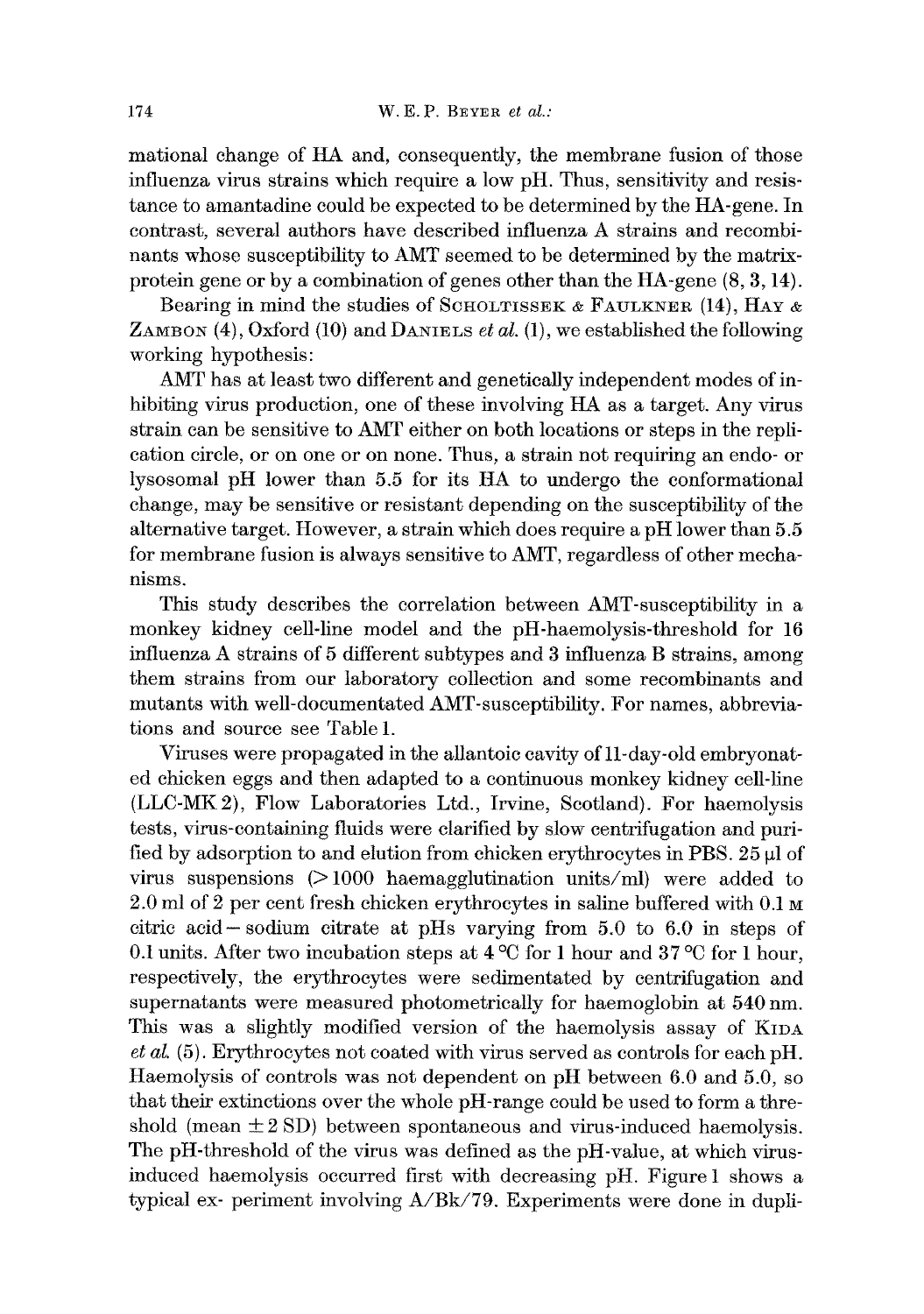| Haemagglutinin-<br>subtype | Strain                                                                                 | Abbreviation                           |  |
|----------------------------|----------------------------------------------------------------------------------------|----------------------------------------|--|
| $A-H1$                     | $A/W$ ilson Smith/33 ( $H1N1$ )<br>A/Puerto Rico/8/34 (H1N1)<br>A/Brazil/11/78 (H1 N1) | $\Lambda$ /WS/33<br>A/PR/8<br>A/Bra/78 |  |
| A H 2                      | $A/Japan/305/57$ (H 2 N 2)                                                             | A/Jap/57                               |  |
| $A-H3$                     | $A$ /equine/Miami/ $1/63$ (H 3 N 8)<br>$A/Aichi/2/68 - A/PR/8 -$                       | A/eq/63                                |  |
|                            | recombinant $(H 3 N 2)^*$<br>2 AMT-resistant                                           | A/X31                                  |  |
|                            | mutants of $A/X$ 31*                                                                   | $A/X$ 31-1 a<br>$A/X$ 31-ab 4          |  |
|                            | $A/Victoria/3/75$ (H 3 N 2)                                                            | A/Vic/75                               |  |
|                            | $A/Texas/1/77$ (H 3 N 2)<br>$A/Bangkok/1/79$ (H 3 N 2)                                 | A/TeX/77<br>A/Bk/79                    |  |
| $A-H7$                     | $A/FPV/Rootock/34$ (H 7 N 1)<br>$2 A/FPV - A/eq/63 - recombinants$                     | A/FPV                                  |  |
|                            | with HA from $A/FPV^{**}$                                                              | $A/FPV-19$<br>$A/FPV-263$              |  |
|                            | $A/FPV - A/turkey/England/63$ (H 7 N 3)-<br>recombinant with HA from the latter**      | $A/FPV-11$                             |  |
| $A-H10$                    | $A/FPV - A/check/Germany/N/49$ (H 10 N 7)-<br>recombinant with HA from the latter**    | $A/FPV-5$                              |  |
| B                          | B/Lee/40<br>$B/Hong$ Kong/8/73<br>B/Singapore/222/79                                   | B/Lee/40<br>B/Hk/73<br>B/Sing/79       |  |

Table 1. *Virus strains and abbreviations used in this study* 

\* Kindly provided by Dr. J. J. SKEHEL, London, England. Production and characterization of mutants has been described by DANIELS *et al.* (1), where  $A/X$  31/1 a is designated as  $"X-31$  mutant 1 a".  $A/X$  31-ab 4 is a mutant with a single amino acid change His -Arg in position 17 of HA 1 (J. J. SKEHEL, personal communication).

\*\* Kindly provided by Dr. C. SCHOLTISSEK, Giessen, Federal Republic of Germany. Production of recombinants from A/FPV has been described by SCHOLTISSEK & FAULK-NER (14). In  $A/FPV-19$  genome segments 2 and 5 and in  $A/FPV-263$  segments 3 and 8 are replaced by  $A/eq/63$ , in  $A/FPV-11$  segments 1, 2, 4, 6, 7 and 8 by  $A/turkey/Eng$ land/63 and in A/FPV-5 segments 3, 4, 5 and 8 by A/chick/Germany/N/49 (C. SCIJO:LTISSEK, personal communication). Genome 4 codes for HA.

The other virus strains were from our collection. For passage history see RUIGROK et *aI.* (13).

care and repeated at least twice. The assay was highly reproducible, with only a few discrepancies of 0.1 between experiments. The results for all viruses are presented in Table 2. We have already published the pH-threshold-values of some of the strains presented here, determined by monitoring morphological changes of HA by electronmicroscopy and by trypsin dige-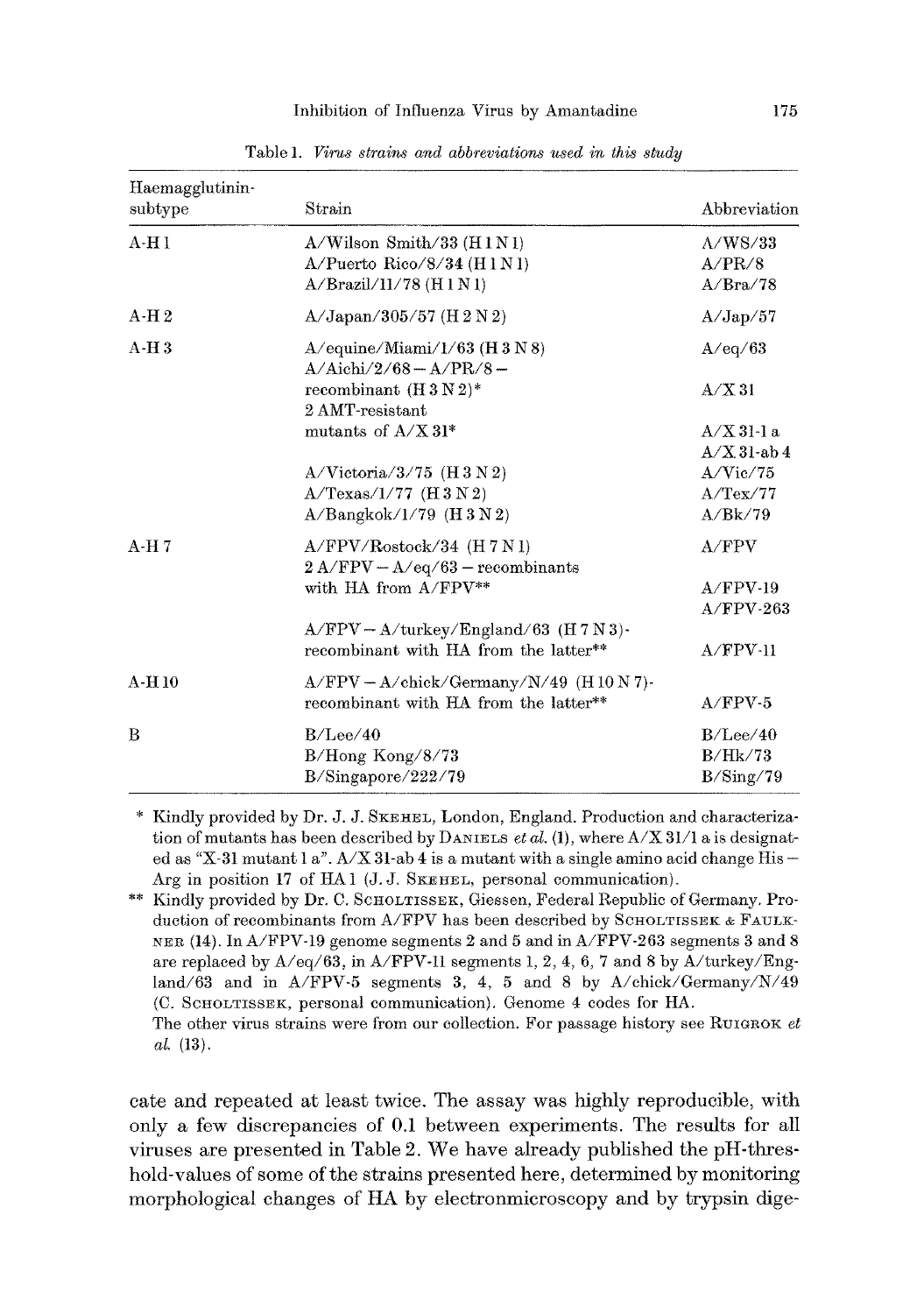

Fig. 1. Single haemolysis experiment for A/Bk/79. With decreasing pH, haemolysis of virus-coated erythrocytes  $(① =$  mean of two determinations) exceeds spontaneous haemolysis, as determined by 22 controls  $(\pm = \text{mean of controls } 52 \text{ SD})$ , first at a pH of 5.3. This value was defined as the pH-threshold of A/Bk/79 in this experiment

stion (13). The results of this paper are in agreement with those previous findings.

In the literature, a great discrepancy exists with respect to the AMT-susceptibility of several influenza A reference strains. For instance, A/PR/8 is reported to be resistant (8), relatively resistant (14) or sensitive (2). Several reasons for these conflicting results may be considered: Firstly, old reference strains such as A/PR/8 (isolated in 1934), have a propagation history differing for each laboratory as regards host cell systems and passage number. This can influence the biological properties of, among others, their HA (11, 15) by genetic mutation and make comparison of results between laboratories difficult or impossible. Secondly, several assays broadly measure any decrease in the net virus production, while others may focus on certain stages during penetration and replication. SCHOLTISSEK & FAULK-~ER (14) demonstrated strains which changed their susceptibility to AMT when measured either by a single or by a multiple growth cycle assay, and suggested the existence of different and independent targets of AMT-susceptibility. Thirdly, there are differences in the choice of host cells and in the actual concentration of AMT.

For our purposes, an AMT-susceptibility assay should meet the following conditions:

The virus pools used for both the haemolysis assay and the susceptibility assay should be obtained from the same host cell system and the same passage.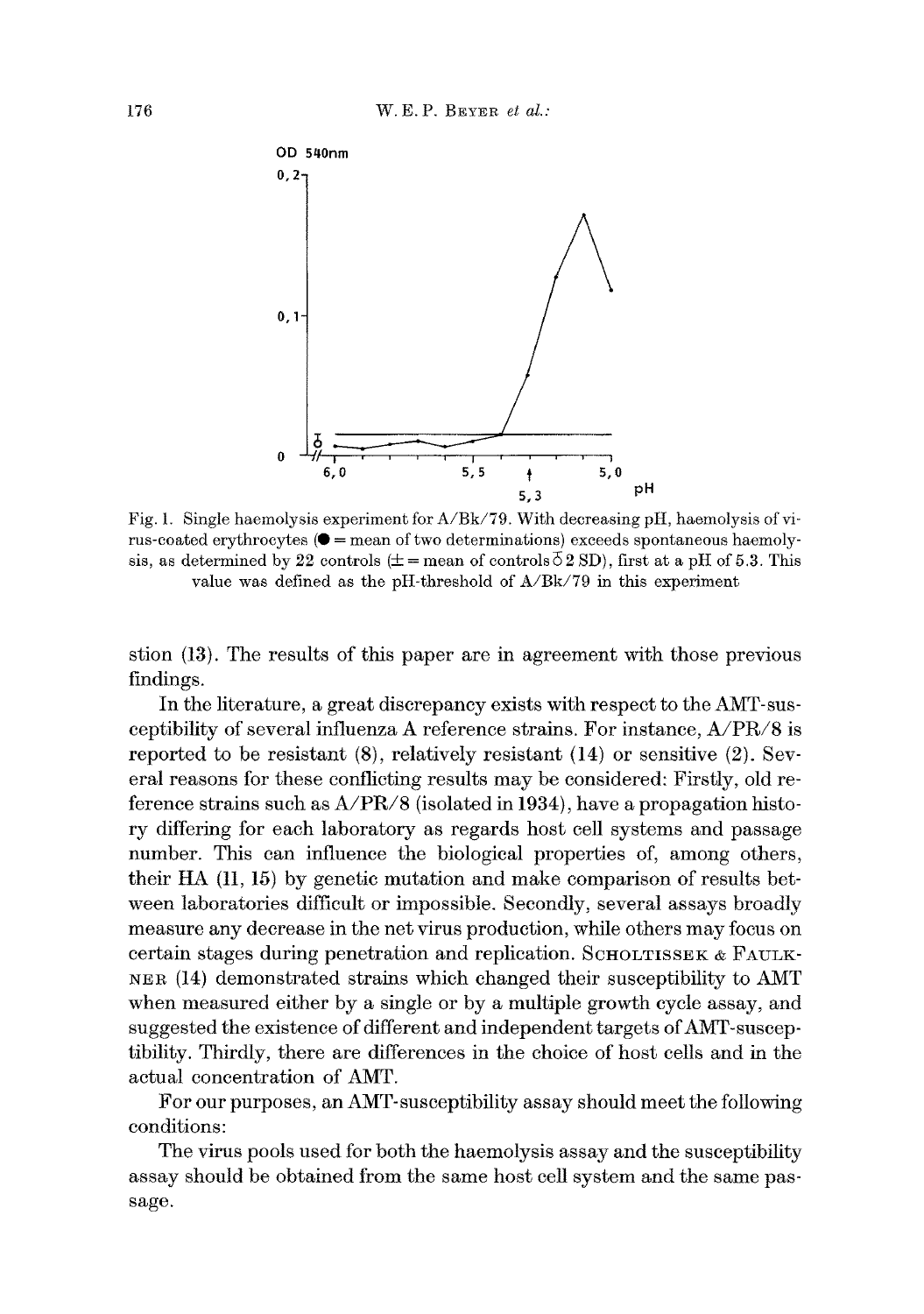The susceptibility assay should measure any difference of the net virus production between absence and presence of a maximum concentration of AMT and should lead to clear-cut results.

We chose a test similar to the monkey kidney cell model of  $G_{\text{RUNERT}}$   $\alpha$ HOFFMANN (2). In short, confluent monolayers ofLLC-MK 2 cells, produced in tissue culture cluster plates and maintained in 5 ml serum-free Dulbecco's modification of Earle's medium 199, were pretreated or not with  $25 \mu g/ml$ AMT (no A-1260, Sigma Chemical Company, St. Louis, M0, U.S.A.) for 2 hours. Then, all plates were infected with 0.2 ml of 10-fold virus dilutions through the end point of infectivity. The AMT-pretreated cells also received  $25 \mu g/ml$  AMT in the maintenance medium. Cell-controls contained either maintenance medium only or medium with  $25 \mu g/ml$  AMT. AMT-concentrations higher than  $25 \mu g/ml$  rapidly led to rounding up and death of the cells. After two days the cells were harvested by three circles of freeze-thawing and the fluids were tested for haemagglutination activity by standard titration with fresh chicken erythrocytes. Cell controls without virus and with or without AMT showed no HA-titres. Virus titres were expressed as the logarithmated reciprocal of the dilution of the seed virus which was associated with a 50 per cent decrease of the maximum haemagglutination activity  $(12)$ . Two typical examples of virus growth with or without  $25 \mu g/ml$  AMT are presented in Figure 2. In an experiment with A/PR/8, untreated cells produced a virus titre of 5.1, but cells treated with  $25 \,\mathrm{\mu g}/{\mathrm{ml}}$  AMT produced a



Fig. 2. Virus production in AMT-treated or untreated LLC-MK 2-cells. On abscissa, the logarithmated reciprocals of the dilutions of the virus used to infect LLC-MK 2-cells on day 0. On ordinate, the HA concentration of harvested virus on day 2 from untreated  $(\bullet)$  or AMT-treated (O) cells ( $\leq$  2 = no haemagglutination observed). Maximum HA-activity (\*) and calculated dilution of 50 per cent maximum HA-activity  $(4)$  (= virus titre) are marked. a Single experiment with A/PR/8. Difference between virus titres from untreated and AMT-treated cells ( $\Delta t$ ) is 1.8. b Single experiment with A/FPV showing a $\Delta t$  of 0.1.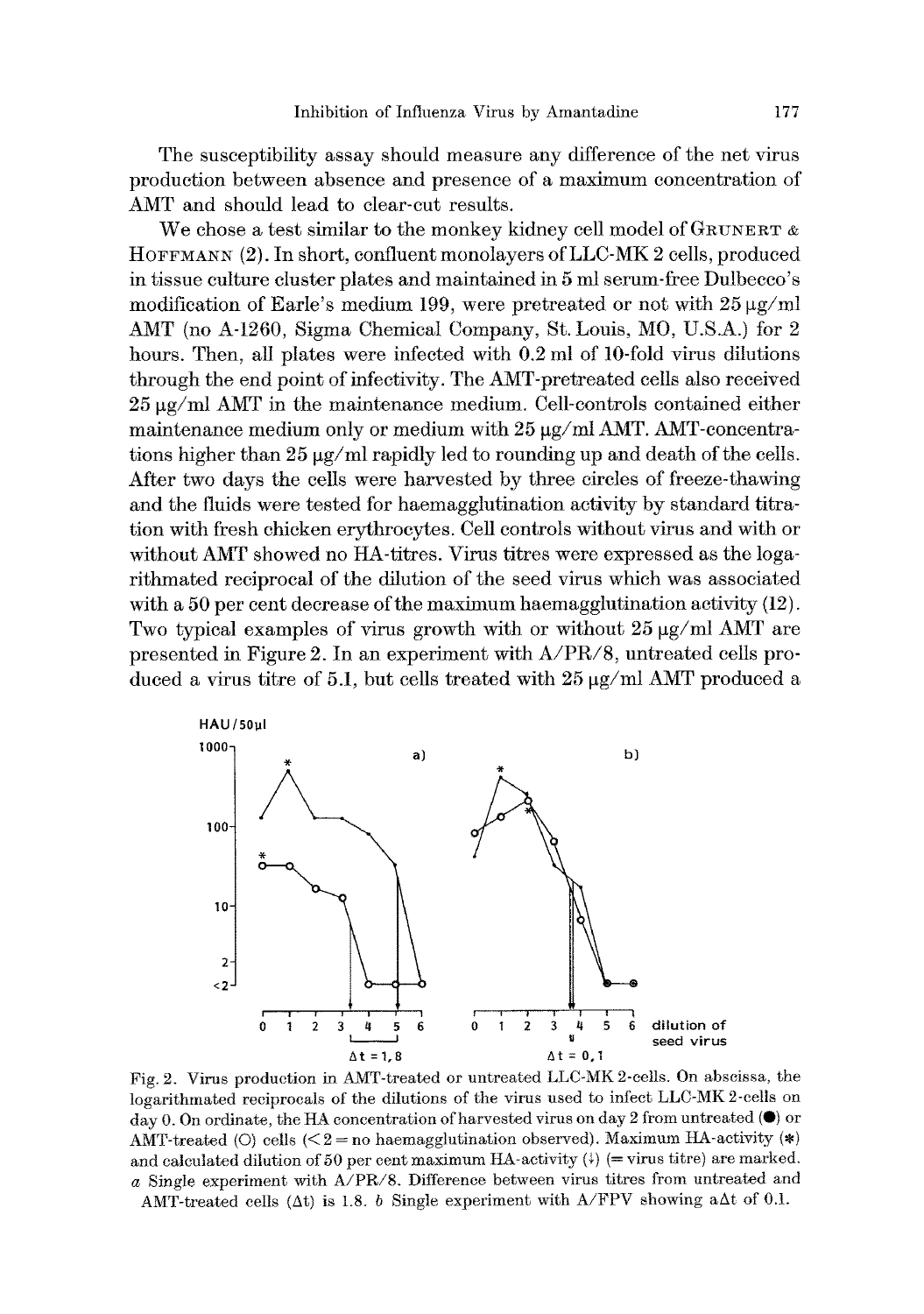titre of 3.3, resulting in a difference between titres  $(\Delta t)$  of 1.8 (Fig. 2 a). However, when  $A/FPV$  was used,  $\Delta t$  was only 0.1 (Fig. 2 b). Repeated experiments allowed the calculation of 95 per cent confidence intervals (95 per cent CI) for  $\Delta t$ . A virus strain was regarded as AMT-resistant when  $\Delta t$  included zero in the 95 per cent CI of repeated experiments, and vice versa. A clear-cut decision between resistance and sensitivity to AMT was possible for all strains (Table 2).

|                |              |       | AMT-susceptibility |              |                |
|----------------|--------------|-------|--------------------|--------------|----------------|
| Strain         | pH-threshold | $no*$ | $\Delta t^{**}$    | 95% CI       | susceptible*** |
| A/WS/33        | 5.7          | 3     | $1.6\,$            | $1.1 - 2.1$  | $\div$         |
| A/PR/8         | 5.3          | 4     | 1.6                | $1.2 - 2.0$  | $\ddot{}$      |
| A/Bra/78       | 5.2          | 3     | 1.7                | $1.1 - 2.3$  | $\ddot{}$      |
| A/Jap/57       | 5.7          | 3     | 2.8                | $2.1 - 3.5$  | $+$            |
| A/eq/63        | 5.3          | 3     | 0.7                | $0.5 - 0.9$  | $^{+}$         |
| A/X31          | 5.4          | 3     | 1.6                | $1.0 - 2.3$  | $\ddot{}$      |
| A/X311a        | 5.6          | 3     | 0.2                | $0.1 - 0.4$  |                |
| $A/X$ 31-ab 4  | 5.9          | 3     | $-0.1$             | $-0.8 - 0.6$ |                |
| A/Vic/75       | 5.2          | 4     | 2.7                | $1.3 - 5.3$  | $\div$         |
| $A/$ Tex $/77$ | 5.1          | 3     | 2.7                | $2.0 - 3.3$  | $\ddot{}$      |
| A/Bk/79        | 5.3          | 3     | 2.7                | $2.3 - 3.1$  | $^{+}$         |
| A/FPV          | 6.0          | 3     | $-0.2$             | $-0.8 - 0.4$ |                |
| $A/FPV-19$     | 6.0          | 3     | 0.1                | $-0.6 - 0.8$ |                |
| $A/FPV-263$    | 6.0          | 3     | $-0.3$             | $-1.2 - 0.6$ |                |
| $A/FPV-11$     | 5.9          | 3     | 2.0                | $1.5 - 2.5$  | $\div$         |
| $A/FPV-5$      | 5.3          | 5     | 1.6                | $0.6 - 2.5$  | $+$            |
| B/Lee/40       | 5.5          | 4     | $-0.1$             | $-0.6 - 0.5$ |                |
| B/Hk/73        | 5.8          | 3     | 0.1                | $-0.2 - 0.4$ |                |
| B/Sing/79      | 5.9          | 3     | $-0.1$             | $-0.4 - 0.2$ |                |

Table 2. *pH-threshold-values and amantadine suceptibility of 19 virus strains* 

\* Number of experiments

\*\* Mean difference between virus titres produced by untreated and AMT-treated LLC-MK 2-cells

\*\*\* +, sensitive to AMT (zero not included in 95% CI)

-, resistant to AMT (zero included in 95% CI)

All naturally occurring human influenza A strains, including  $A/PR/8$ , were found to be sensitive to AMT, in contrast to the three influenza B strains and the avian strain  $A/FPV$ . All strains provided by Dr. SCHOLTIS-SEK (see Table 1, remark \*\*), showed a susceptibility in accordance with the results of his multiple cycle test (14). Those A/FPV-reeombinants which had obtained the HA-gene from A/FPV, were also resistant  $(A/FPV-19)$  and  $A/$ FPV-263), whereas A/FPV-11 and A/FPV-5, recombinants with the HAgene from an AMT-resistant parent (14), turned out to be sensitive. The AMT-resistanee of the two mutants of A/X 31 was confirmed.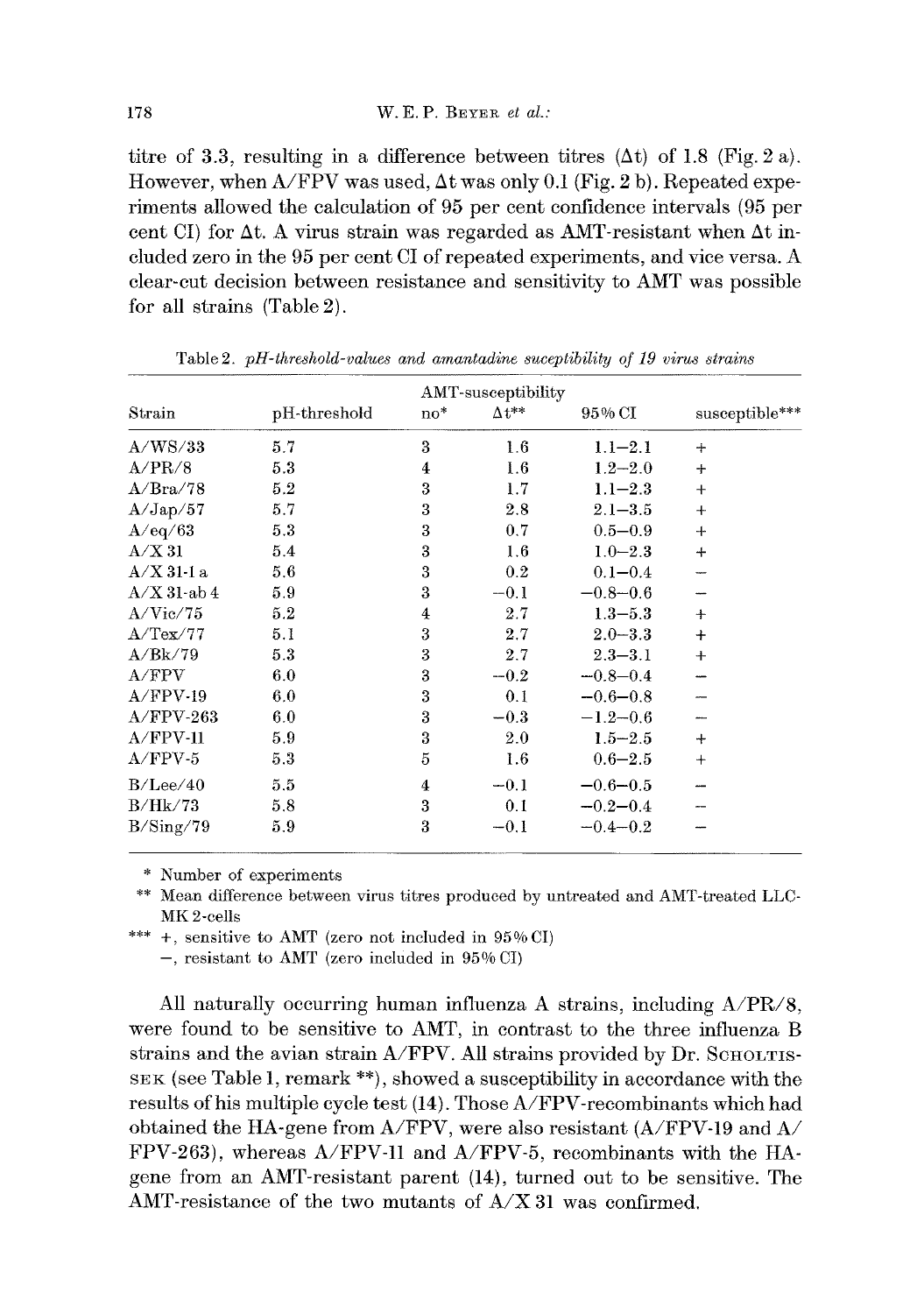It was not possible to perform direct measurements on endo- or lysosomal pH. Moreover, it is not yet clear whether influenza virus uncoating takes place in secondary lysosomes or already in primary endosomes (19, 20); drug-effects may be different for the two organelles (F. R. MAXFIELD, New York, personal communication). Nevertheless, we assumed that the monkey kidney cells used in this study would not show significant differences to those data reported (9).

Our findings were compatible with the working hypothesis saying that influenza strains fusing at pH-values lower than 5.5 are inhibited by AMT, regardless of other possible mechanisms of this drug. Indeed, none of the 19 strains exhibited a combination of low pH-threshold and resistance to AMT, while the other three combinations could be found (Table 3). In particular, three influenza A strains were sensitive to AMT, but possessed a high pHthreshold demonstrating the existence of drug-effects during viral entry and replication other than that on the conformational change of HA. Moreover, while the AMT-sensitive mother strain fused at low pH  $(5.4)$ , the two mutants  $A/X$  31-ab 4 and  $A/X$  31-1 a which had obviously obtained resistance to AMT only but by a single point mutation on the HA-gene (1), showed a rise in the pH-threshold beyond 5.5, suggesting that they had acquired their resistance by escaping the need for a low pH for membrane fusion.

|                    |           |                                                          | pH-haemolysis-threshold                           |  |  |
|--------------------|-----------|----------------------------------------------------------|---------------------------------------------------|--|--|
|                    |           | pH <sub>5.5</sub>                                        | $\text{pH} \geq 5.5$                              |  |  |
| AMT-susceptibility | sensitive | A/PR/8<br>A/Bra/78<br>A/eq/63<br>$*A/X31$<br>$A/V$ ic/75 | A/WS/33<br>A/Jap/57<br>$A/FPV-11$                 |  |  |
|                    |           | $A/$ Tex $/77$<br>A/Bk/79<br>$A/FPV-5$                   |                                                   |  |  |
|                    | resistant | none                                                     | A/FPV<br>$A/FPV-19$<br>$A/FPV-263$<br>$*A/X31-1a$ |  |  |
|                    |           |                                                          | $A/X$ 31-ab 4<br>B/Lee/40<br>B/Hk/73<br>B/Sing/79 |  |  |

Table 3. *Influenza A and B strains subdivided according to their AMT-susceptibility and their pH haemolysis threshold* 

\* Note position of sensitive mother strain  $A/X$  31 (low pH-threshold) and AMT-resistant mutants  $A/X$  31-1 a and  $A/X$  31-4 ab (high pH-threshold).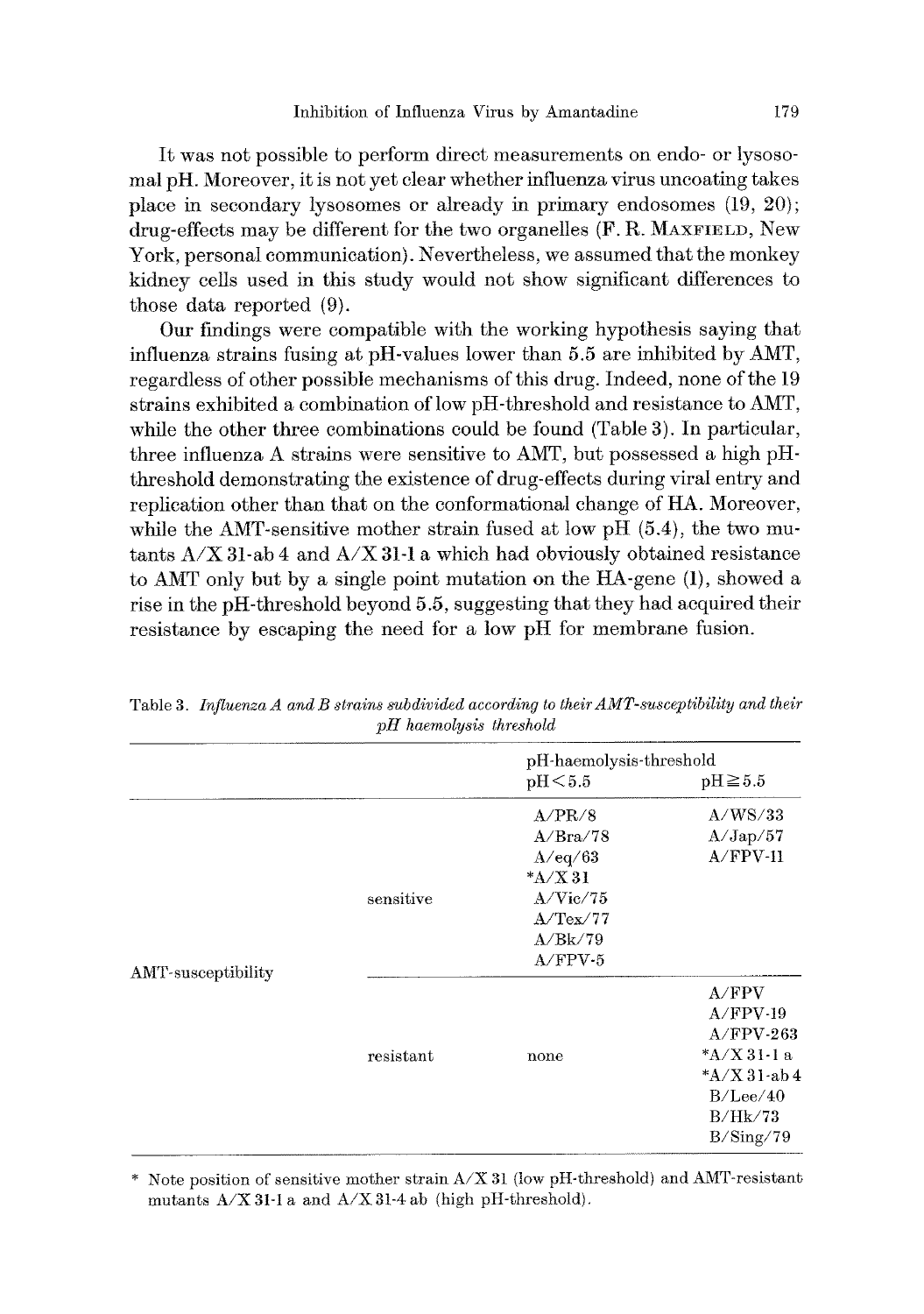It would be interesting to study the AMT-susceptibility of low pH-mutants from mother strains resistant to AMT and with a high pH-threshold which must be mutagenized and selected under low pH conditions (methods) described by KILIAN *et al.* [6] for Semliki Forest virus). These mutants would be expected to become sensitive to AMT. It could even be attempted to produce AMT-sensitive influenza B strains in this way.

## **Acknowledgements**

The authors wish to thank Dr. J. J, Skehel and Dr. C. Scholtissek for their kind gifts of influenza strains and Mrs. R. S. Engels-Bakker for help with the English translation and preparation of the manuscript.

## **References**

- 1. DANIELS, R. S., DOWNIE, J.C., HAY, A.J., KNOSSOW, M., SKEHEL, J.J., HUANG, M.L., WILEY, D.C.: Fusion mutants of the influenza virus hemagglutinin glycoprotein. Cell 40, 431-439 (1985).
- 2. GRUNERT, R.R., HOFFMANN, C.E.: Sensitivity of influenza A/New Jersey/8/76 (Hsw 1 N I) virus to amantadine HCl. J. Infect. Dis.  $136, 297-300$  (1977).
- 3. HAY, A. J., KENNEDY, N. C. T., SKEItEL, J. J., APPLEYARD, G.: The matrix protein gene determines amantadine-sensitivity of influenza viruses. J. gen. Virol. 42,189-191 (1979).
- 4. HAY, A. J., ZAMBON, M. C.: Multiple actions of amantadine against influenza viruses. In: BECKER, Y. (ed.), Antiviral Drugs and Interferon, the Molecular Basis of Their Activity, 301-315. Boston: Martinus-Nijhoff 1983.
- 5. KIDA, H., WEBSTER, R.G., YANAGAWA, R.: Inhibition of virus-induced hemolysis with monoclonal antibodies to different antigenic areas on the hemagglutinin molecule of A/Seal/Massachusetts/I/80 (H7N7) influenza virus. Arch. Virol. 76, 91-99 (1983).
- 6. KIELIAN, M. C., KERANEN, S., KAARIAINEN, L., HELENIUS, A.: Membrane fusion mutants of Semliki Forest virus. J. Cell Biol. 98, 139-145 (1984).
- 7. LENARD, J., MILLER, D.K.: pH-Dependent hemolysis by influenza, Semliki Forest virus, and Sendal virus. Virology ll0, 479-482 (1981).
- 8. LUBECK, M. D., SCHULMAN, J. L., PALESE, P.: Susceptibility of influenza A viruses to amantadine is influenced by the gene coding for M protein. J. Virol. 28, 710-716 (1978).
- 9. OHKUMA, S., POOLE, B.: Fluorescence probe measurement of the intralysosomal pH in living cells and the perturbation of pH by various agents. Proc. Natl. Acad. Sci. U.S.A. 75, 3327-3331 (1978).
- 10. OXFORD, J.S.: Amantadine-Problems with its clinical usage. In: STUART-HARRIS, C. H., OXFORD, J. (eds.), Problems of Antiviral Therapy, 231-264. London: Academic Press 1983.
- 11. ROTT, R., ORLICH, M., KLENK, H.-D., HUANG, M. L., SKEHEL, J. J., WILEY, D. C.: Studies on the adaptation of influenza viruses to MDCK cells. EMBO J. 3, 3329-3332 (1984).
- 12. Rovozzo, G.C., BURKE, C.N.: A Manual of Basic Virological Techniques, Vol. 1, 87-93. Englewood Cliffs, N. J: Prentice-Hall 1973.